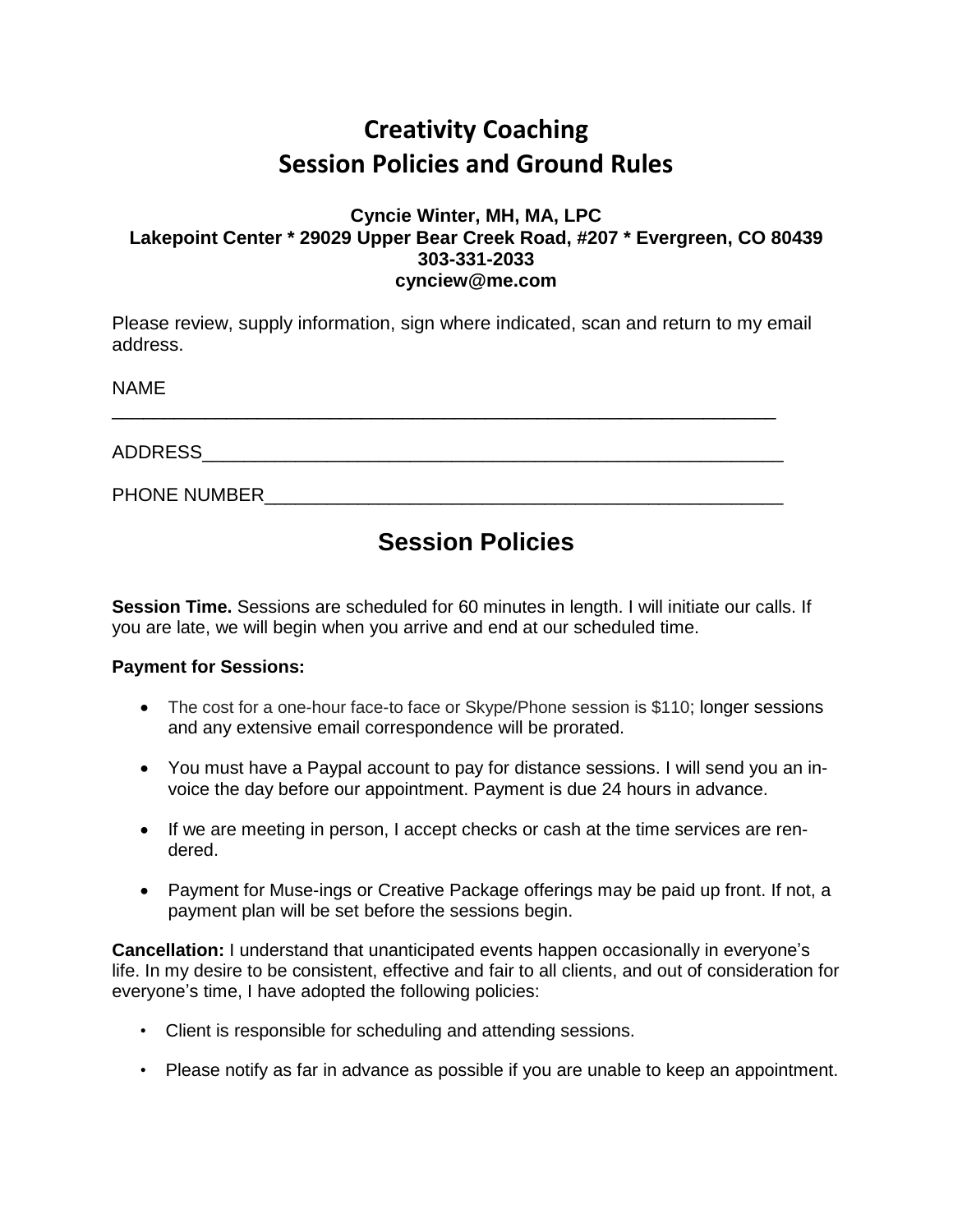- 24-hour advance notice is required when canceling an appointment, except if an emergency were to occur.
- If you have to cancel and have already paid for the session, we will reschedule and apply the paid amount to the next session.
- If you are unable to give 24 hours advance notice, you will be charged in the amount of the current rate for your scheduled session.

*I understand these terms, and authorize charges should I incur cancellation fees.*

Signed **and a structure of the structure of the Signed Dated Dated**  $\Box$ 

## **GROUND RULES**

1. As a client, I understand and agree that I am fully responsible for my physical, mental and emotional well-being during my coaching calls, including my choices and decisions. I am aware that I can choose to discontinue coaching at any time.

2. I understand that "coaching" is a Professional-Client relationship that is designed to facilitate the creation and development of personal, professional or business goals and to develop and carry out a strategy/plan for achieving those goals.

3. I understand that coaching is a comprehensive process that may involve all areas of my life, including work, finances, health, relationships, education and recreation. I acknowledge that deciding how to handle these issues, incorporate coaching into those areas, and implement my choices is exclusively my responsibility.

4. I understand that coaching does not involve the diagnosis or treatment of mental disorders as defined by the American Psychiatric Association. I understand that coaching is not a substitute for counseling, psychotherapy, psychoanalysis, mental health care or substance abuse treatment and I will not use it in place of any form of diagnosis, treatment or therapy.

5. I promise that if I am currently in therapy or otherwise under the care of a mental health professional, that I have consulted with the mental health care provider regarding the advisability of working with a coach and that this person is aware of my decision to proceed with the coaching relationship.